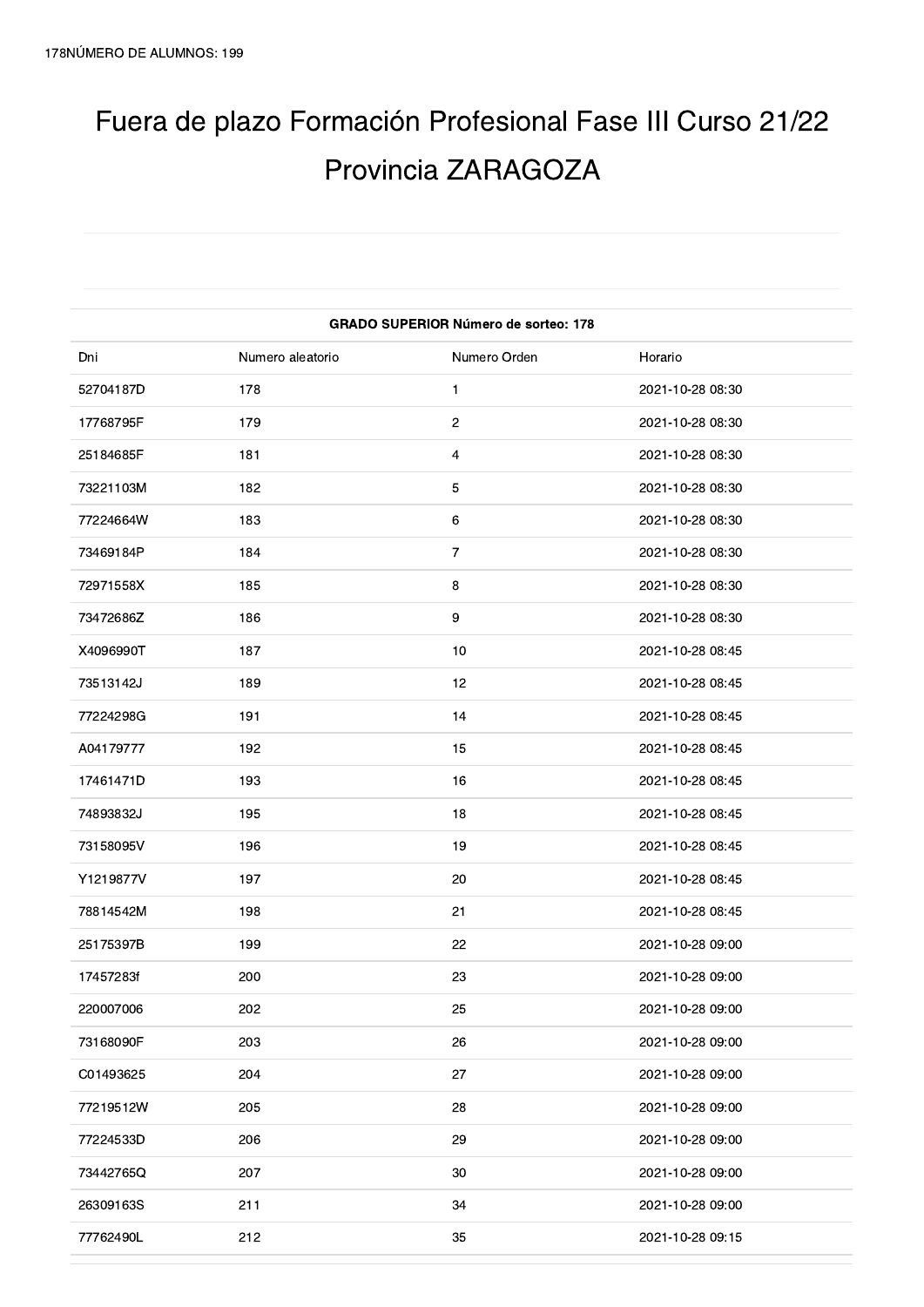| 73425206Y | 213            | 36 | 2021-10-28 09:15 |
|-----------|----------------|----|------------------|
| 17723761f | 214            | 37 | 2021-10-28 09:15 |
| 26277381L | 215            | 38 | 2021-10-28 09:15 |
| 26305689z | 217            | 40 | 2021-10-28 09:15 |
| 26588366k | 218            | 41 | 2021-10-28 09:15 |
| 07275463B | 219            | 42 | 2021-10-28 09:15 |
| 77762621N | 220            | 43 | 2021-10-28 09:15 |
| Y7447883Z | 222            | 45 | 2021-10-28 09:15 |
| Y1139007S | 223            | 46 | 2021-10-28 09:30 |
| 21746100z | 224            | 47 | 2021-10-28 09:30 |
| 0F0194768 | 225            | 48 | 2021-10-28 09:30 |
| 73612533K | 226            | 49 | 2021-10-28 09:30 |
| Y0239682J | 227            | 50 | 2021-10-28 09:30 |
| 29120333X | 228            | 51 | 2021-10-28 09:30 |
| 73020120L | 229            | 52 | 2021-10-28 09:30 |
| Y5822001W | 230            | 53 | 2021-10-28 09:30 |
| 73134355J | $\mathbf{1}$   | 54 | 2021-10-28 09:30 |
| 30339895C | $\overline{2}$ | 55 | 2021-10-28 09:45 |
| 73000788F | $\mathbf{3}$   | 56 | 2021-10-28 09:45 |
| 49541233S | 4              | 57 | 2021-10-28 09:45 |
| 07266620T | 5              | 58 | 2021-10-28 09:45 |
| 17735748B | 6              | 59 | 2021-10-28 09:45 |
| Y2768522A | $\overline{7}$ | 60 | 2021-10-28 09:45 |
| y6197640m | 8              | 61 | 2021-10-28 09:45 |
| XDD823565 | 9              | 62 | 2021-10-28 09:45 |
| Y0338158A | 10             | 63 | 2021-10-28 09:45 |
| 25207100C | 11             | 64 | 2021-10-28 10:00 |
| P10012107 | 12             | 65 | 2021-10-28 10:00 |
| 73161726Z | 13             | 66 | 2021-10-28 10:00 |
| 75654856J | 14             | 67 | 2021-10-28 10:00 |
| 17764971R | 15             | 68 | 2021-10-28 10:00 |
| 42198102W | 16             | 69 | 2021-10-28 10:00 |
| 30340662M | 17             | 70 | 2021-10-28 10:00 |
| 26795541N | 18             | 71 | 2021-10-28 10:00 |
| X9835331W | 19             | 72 | 2021-10-28 10:00 |
| X7176742Y | 20             | 73 | 2021-10-28 10:15 |
| 80230752J | 21             | 74 | 2021-10-28 10:15 |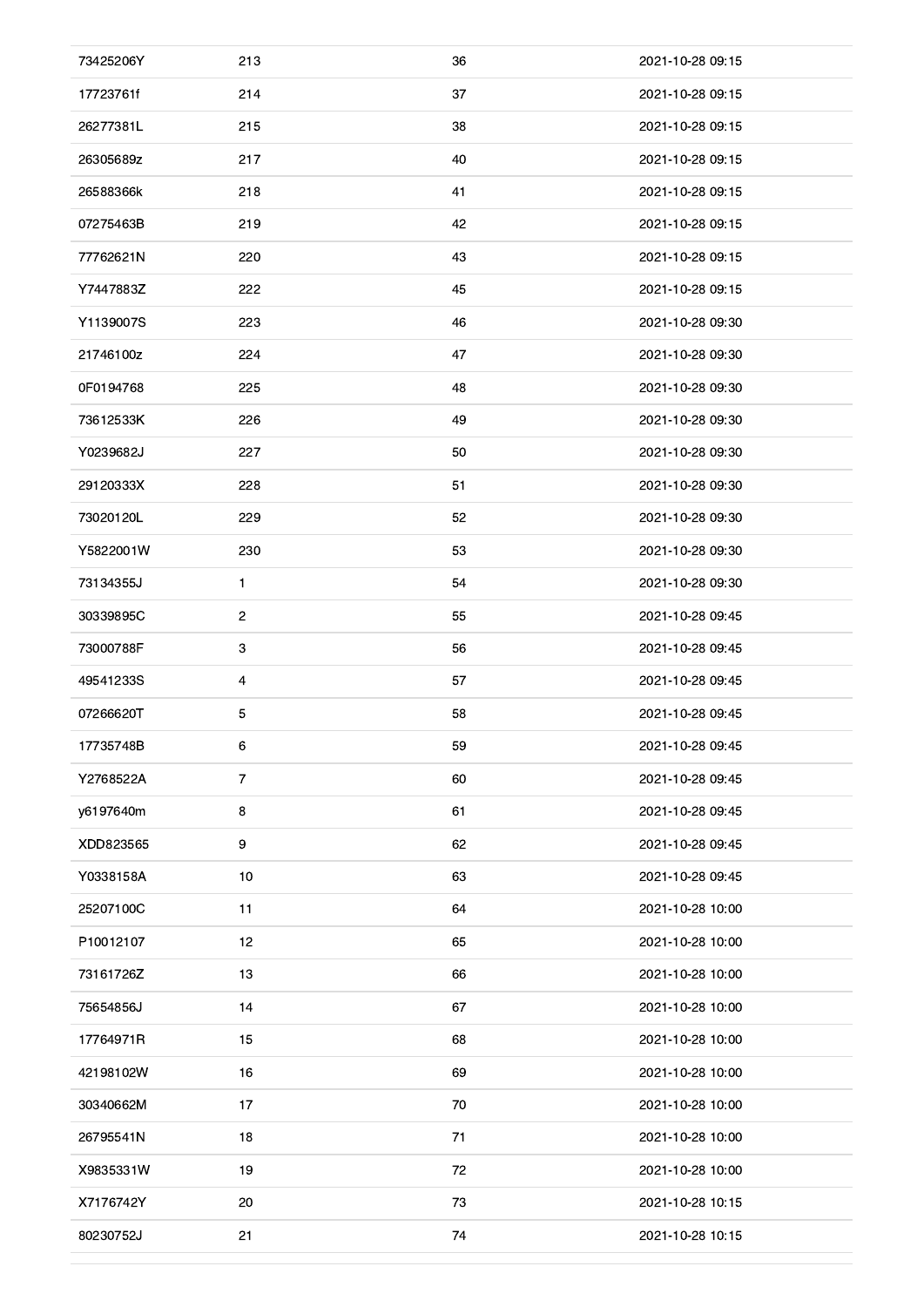| 76973920G | 22 | 75  | 2021-10-28 10:15 |
|-----------|----|-----|------------------|
| C02159182 | 23 | 76  | 2021-10-28 10:15 |
| 25208745D | 25 | 78  | 2021-10-28 10:15 |
| 07267588W | 27 | 80  | 2021-10-28 10:15 |
| 72984430W | 28 | 81  | 2021-10-28 10:15 |
| 77216077V | 29 | 82  | 2021-10-28 10:15 |
| 73271488C | 32 | 85  | 2021-10-28 10:15 |
| P10007566 | 33 | 86  | 2021-10-28 10:30 |
| 21745912X | 34 | 87  | 2021-10-28 10:30 |
| 18460551S | 35 | 88  | 2021-10-28 10:30 |
| 50238921K | 36 | 89  | 2021-10-28 10:30 |
| 17456527X | 38 | 91  | 2021-10-28 10:30 |
| 73134210P | 39 | 92  | 2021-10-28 10:30 |
| 73026951L | 40 | 93  | 2021-10-28 10:30 |
| 096503580 | 41 | 94  | 2021-10-28 10:30 |
| 73441793x | 42 | 95  | 2021-10-28 10:30 |
| 73132075X | 44 | 97  | 2021-10-28 10:45 |
| 77134667G | 45 | 98  | 2021-10-28 10:45 |
| 25362540A | 46 | 99  | 2021-10-28 10:45 |
| 73021224L | 47 | 100 | 2021-10-28 10:45 |
| 26306423N | 48 | 101 | 2021-10-28 10:45 |
| 73513035K | 49 | 102 | 2021-10-28 10:45 |
| 53272984q | 50 | 103 | 2021-10-28 10:45 |
| 51162252V | 52 | 105 | 2021-10-28 10:45 |
| y5239065r | 53 | 106 | 2021-10-28 10:45 |
| 73448017R | 55 | 108 | 2021-10-28 11:45 |
| 73011882s | 56 | 109 | 2021-10-28 11:45 |
| 0F0212827 | 57 | 110 | 2021-10-28 11:45 |
| 26587082W | 58 | 111 | 2021-10-28 11:45 |
| 73427034V | 59 | 112 | 2021-10-28 11:45 |
| 05726985P | 60 | 113 | 2021-10-28 11:45 |
| C02412880 | 62 | 115 | 2021-10-28 11:45 |
| 73014713V | 63 | 116 | 2021-10-28 11:45 |
| 73016318n | 64 | 117 | 2021-10-28 11:45 |
| 17766592N | 65 | 118 | 2021-10-28 12:00 |
| 27351164Z | 66 | 119 | 2021-10-28 12:00 |
| 17467662j | 67 | 120 | 2021-10-28 12:00 |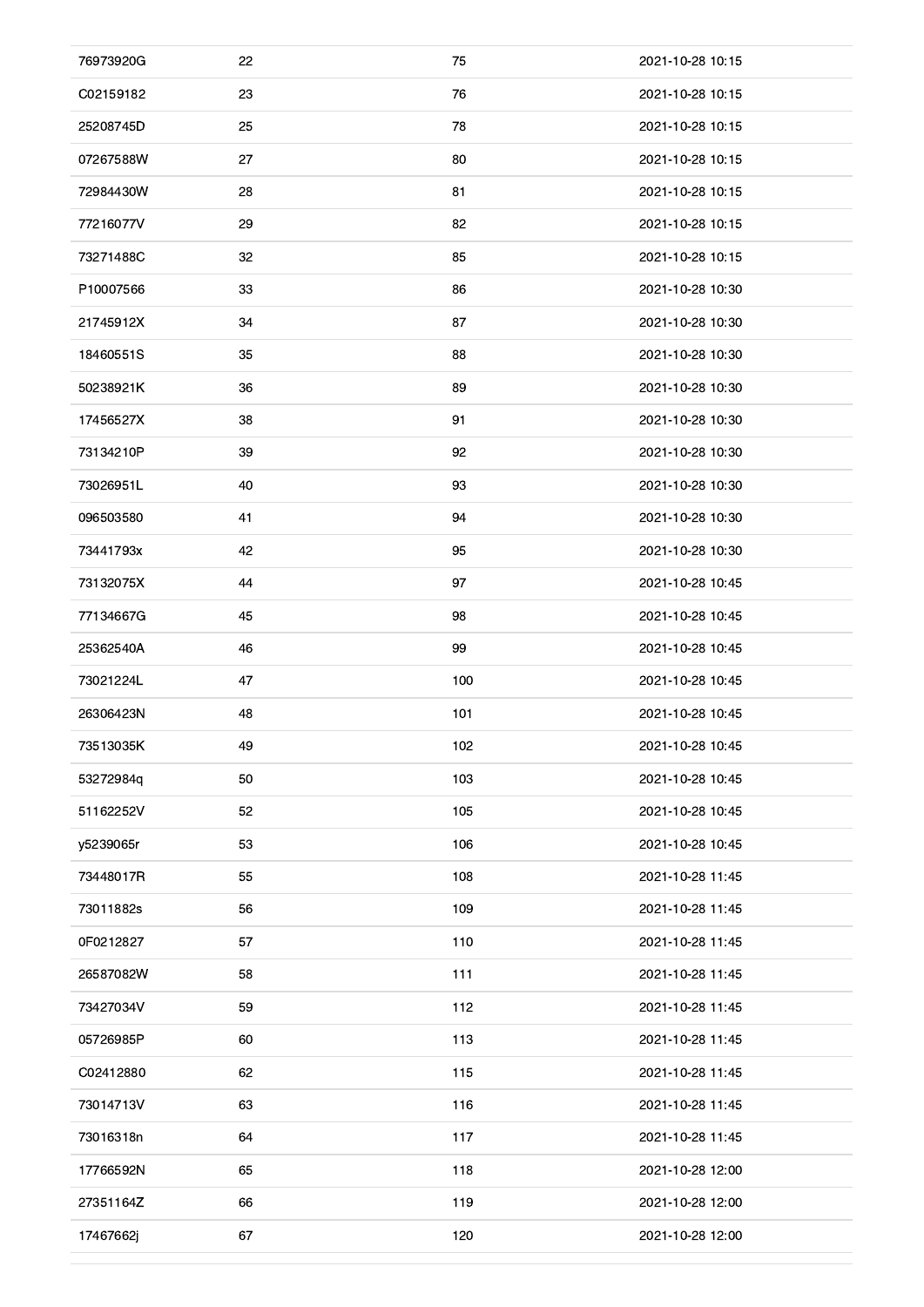| Y6614781H | 69  | 122 | 2021-10-28 12:00 |
|-----------|-----|-----|------------------|
| 05991631Q | 70  | 123 | 2021-10-28 12:00 |
| Y1988872F | 71  | 124 | 2021-10-28 12:00 |
| 25187898T | 72  | 125 | 2021-10-28 12:00 |
| 26281633Q | 73  | 126 | 2021-10-28 12:00 |
| 26588551E | 74  | 127 | 2021-10-28 12:00 |
| 18069779J | 76  | 129 | 2021-10-28 12:15 |
| 73089123E | 77  | 130 | 2021-10-28 12:15 |
| 72900891e | 78  | 131 | 2021-10-28 12:15 |
| 75546588J | 79  | 132 | 2021-10-28 12:15 |
| 72899237R | 81  | 134 | 2021-10-28 12:15 |
| F4714641E | 82  | 135 | 2021-10-28 12:15 |
| 25362565M | 83  | 136 | 2021-10-28 12:15 |
| 17764303T | 84  | 137 | 2021-10-28 12:15 |
| Y6539812Y | 85  | 138 | 2021-10-28 12:15 |
| Y7480697F | 86  | 139 | 2021-10-28 12:30 |
| 73028703T | 87  | 140 | 2021-10-28 12:30 |
| 73426221D | 88  | 141 | 2021-10-28 12:30 |
| Y6883143Q | 90  | 143 | 2021-10-28 12:30 |
| 73427859Z | 91  | 144 | 2021-10-28 12:30 |
| 77761782R |     | 145 | 2021-10-28 12:30 |
|           | 92  |     |                  |
| Y5629107D | 94  | 147 | 2021-10-28 12:30 |
| X4824810P | 95  | 148 | 2021-10-28 12:30 |
| 78776449T | 96  | 149 | 2021-10-28 12:30 |
| 17770083F | 97  | 150 | 2021-10-28 12:45 |
| 25447155R | 98  | 151 | 2021-10-28 12:45 |
| 73215035D | 99  | 152 | 2021-10-28 12:45 |
| 73132413A | 100 | 153 | 2021-10-28 12:45 |
| 77221850v | 101 | 154 | 2021-10-28 12:45 |
| 78536444t | 102 | 155 | 2021-10-28 12:45 |
| 26588406S | 103 | 156 | 2021-10-28 12:45 |
| 73002345T | 105 | 158 | 2021-10-28 12:45 |
| 73515801G | 106 | 159 | 2021-10-28 12:45 |
| 73010624E | 107 | 160 | 2021-10-28 13:00 |
| 25176225b | 108 | 161 | 2021-10-28 13:00 |
| P10020597 | 109 | 162 | 2021-10-28 13:00 |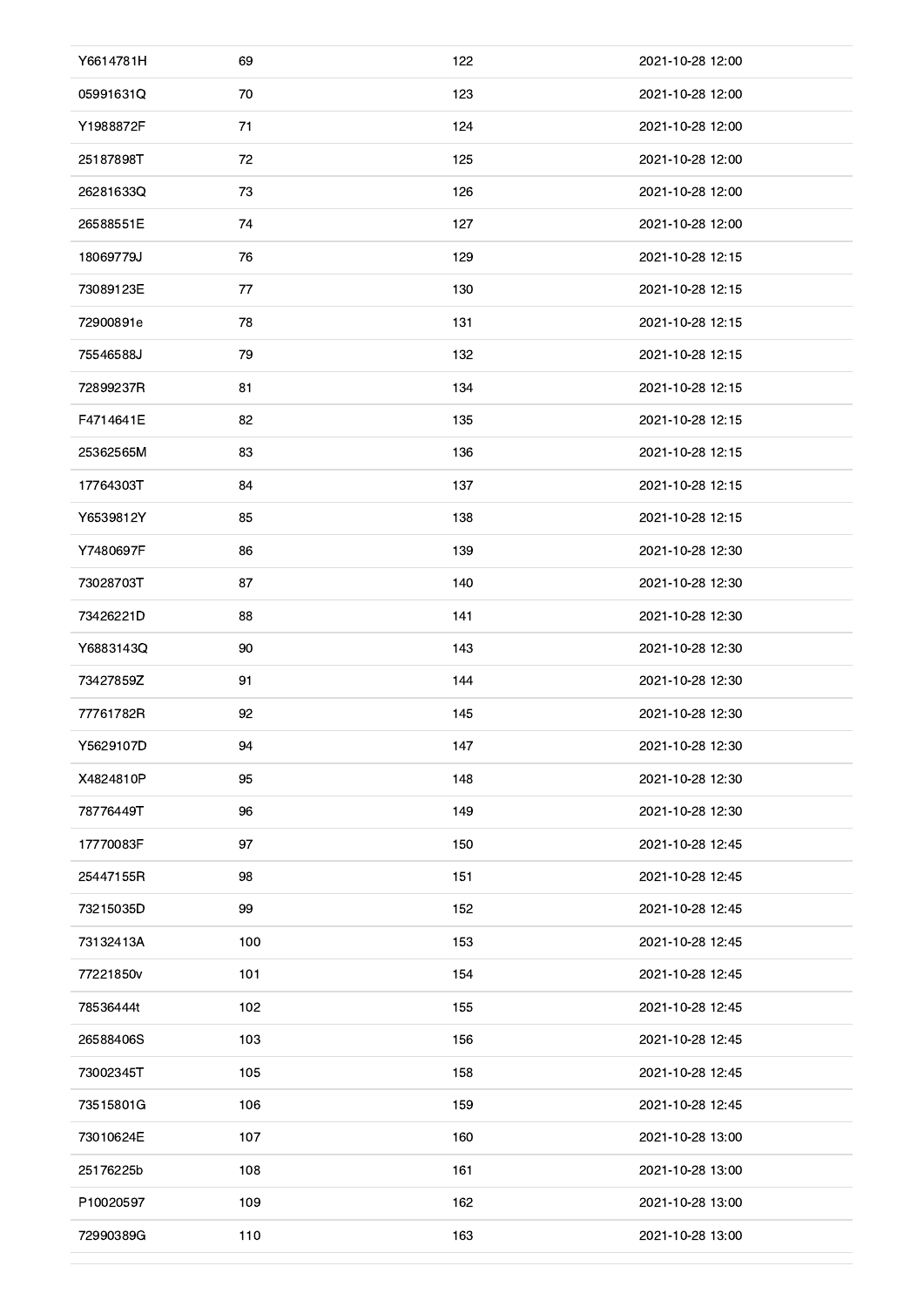| X9516056J<br>113<br>166<br>2021-10-28 13:00<br>114<br>167<br>2021-10-28 13:00<br>25356365S<br>168<br>2021-10-28 13:00<br>73020292F<br>115<br>169<br>73130838S<br>116<br>2021-10-28 13:00<br>170<br>17747326C<br>117<br>2021-10-28 13:15<br>30366547S<br>118<br>171<br>2021-10-28 13:15<br>172<br>25204504T<br>119<br>2021-10-28 13:15<br>173<br>17722957P<br>120<br>2021-10-28 13:15<br>Y8247691C<br>121<br>174<br>2021-10-28 13:15<br>73223164L<br>122<br>175<br>2021-10-28 13:15<br>77216773T<br>176<br>123<br>2021-10-28 13:15<br>26309171T<br>124<br>177<br>2021-10-28 13:15<br>TQ1837528<br>126<br>179<br>2021-10-28 13:15<br>X8590581N<br>127<br>180<br>2021-10-28 13:30<br>128<br>181<br>2021-10-28 13:30<br>17771736g<br>182<br>18063842X<br>129<br>2021-10-28 13:30<br>73021237D<br>130<br>183<br>2021-10-28 13:30<br>131<br>184<br>2021-10-28 13:30<br>Y7618462W<br>26058738Z<br>185<br>132<br>2021-10-28 13:30<br>15492105H<br>133<br>186<br>2021-10-28 13:30<br>78773164g<br>134<br>187<br>2021-10-28 13:30<br>188<br>17767881j<br>135<br>2021-10-28 13:30<br>78331340X<br>136<br>189<br>2021-10-28 13:45<br>137<br>190<br>76916809W<br>2021-10-28 13:45<br>138<br>191<br>72900843C<br>2021-10-28 13:45<br>139<br>192<br>77752901k<br>2021-10-28 13:45<br>141<br>194<br>73429501T<br>2021-10-28 13:45<br>142<br>195<br>Yr751585y<br>2021-10-28 13:45<br>143<br>196<br>21745317J<br>2021-10-28 13:45<br>144<br>197<br>X4545369v<br>2021-10-28 13:45<br>198<br>26306711R<br>145<br>2021-10-28 13:45<br>147<br>200<br>Y2266378H<br>2021-10-28 14:00<br>17763067Y<br>148<br>201<br>2021-10-28 14:00<br>202<br>149<br>2021-10-28 14:00<br>73165567z<br>Y7478928D<br>150<br>203<br>2021-10-28 14:00<br>151<br>204<br>73476825J<br>2021-10-28 14:00 | 78842542z | 112 | 165 | 2021-10-28 13:00 |
|----------------------------------------------------------------------------------------------------------------------------------------------------------------------------------------------------------------------------------------------------------------------------------------------------------------------------------------------------------------------------------------------------------------------------------------------------------------------------------------------------------------------------------------------------------------------------------------------------------------------------------------------------------------------------------------------------------------------------------------------------------------------------------------------------------------------------------------------------------------------------------------------------------------------------------------------------------------------------------------------------------------------------------------------------------------------------------------------------------------------------------------------------------------------------------------------------------------------------------------------------------------------------------------------------------------------------------------------------------------------------------------------------------------------------------------------------------------------------------------------------------------------------------------------------------------------------------------------------------------------------------------------------------------------------------------------------------------------------------------------------------|-----------|-----|-----|------------------|
|                                                                                                                                                                                                                                                                                                                                                                                                                                                                                                                                                                                                                                                                                                                                                                                                                                                                                                                                                                                                                                                                                                                                                                                                                                                                                                                                                                                                                                                                                                                                                                                                                                                                                                                                                          |           |     |     |                  |
|                                                                                                                                                                                                                                                                                                                                                                                                                                                                                                                                                                                                                                                                                                                                                                                                                                                                                                                                                                                                                                                                                                                                                                                                                                                                                                                                                                                                                                                                                                                                                                                                                                                                                                                                                          |           |     |     |                  |
|                                                                                                                                                                                                                                                                                                                                                                                                                                                                                                                                                                                                                                                                                                                                                                                                                                                                                                                                                                                                                                                                                                                                                                                                                                                                                                                                                                                                                                                                                                                                                                                                                                                                                                                                                          |           |     |     |                  |
|                                                                                                                                                                                                                                                                                                                                                                                                                                                                                                                                                                                                                                                                                                                                                                                                                                                                                                                                                                                                                                                                                                                                                                                                                                                                                                                                                                                                                                                                                                                                                                                                                                                                                                                                                          |           |     |     |                  |
|                                                                                                                                                                                                                                                                                                                                                                                                                                                                                                                                                                                                                                                                                                                                                                                                                                                                                                                                                                                                                                                                                                                                                                                                                                                                                                                                                                                                                                                                                                                                                                                                                                                                                                                                                          |           |     |     |                  |
|                                                                                                                                                                                                                                                                                                                                                                                                                                                                                                                                                                                                                                                                                                                                                                                                                                                                                                                                                                                                                                                                                                                                                                                                                                                                                                                                                                                                                                                                                                                                                                                                                                                                                                                                                          |           |     |     |                  |
|                                                                                                                                                                                                                                                                                                                                                                                                                                                                                                                                                                                                                                                                                                                                                                                                                                                                                                                                                                                                                                                                                                                                                                                                                                                                                                                                                                                                                                                                                                                                                                                                                                                                                                                                                          |           |     |     |                  |
|                                                                                                                                                                                                                                                                                                                                                                                                                                                                                                                                                                                                                                                                                                                                                                                                                                                                                                                                                                                                                                                                                                                                                                                                                                                                                                                                                                                                                                                                                                                                                                                                                                                                                                                                                          |           |     |     |                  |
|                                                                                                                                                                                                                                                                                                                                                                                                                                                                                                                                                                                                                                                                                                                                                                                                                                                                                                                                                                                                                                                                                                                                                                                                                                                                                                                                                                                                                                                                                                                                                                                                                                                                                                                                                          |           |     |     |                  |
|                                                                                                                                                                                                                                                                                                                                                                                                                                                                                                                                                                                                                                                                                                                                                                                                                                                                                                                                                                                                                                                                                                                                                                                                                                                                                                                                                                                                                                                                                                                                                                                                                                                                                                                                                          |           |     |     |                  |
|                                                                                                                                                                                                                                                                                                                                                                                                                                                                                                                                                                                                                                                                                                                                                                                                                                                                                                                                                                                                                                                                                                                                                                                                                                                                                                                                                                                                                                                                                                                                                                                                                                                                                                                                                          |           |     |     |                  |
|                                                                                                                                                                                                                                                                                                                                                                                                                                                                                                                                                                                                                                                                                                                                                                                                                                                                                                                                                                                                                                                                                                                                                                                                                                                                                                                                                                                                                                                                                                                                                                                                                                                                                                                                                          |           |     |     |                  |
|                                                                                                                                                                                                                                                                                                                                                                                                                                                                                                                                                                                                                                                                                                                                                                                                                                                                                                                                                                                                                                                                                                                                                                                                                                                                                                                                                                                                                                                                                                                                                                                                                                                                                                                                                          |           |     |     |                  |
|                                                                                                                                                                                                                                                                                                                                                                                                                                                                                                                                                                                                                                                                                                                                                                                                                                                                                                                                                                                                                                                                                                                                                                                                                                                                                                                                                                                                                                                                                                                                                                                                                                                                                                                                                          |           |     |     |                  |
|                                                                                                                                                                                                                                                                                                                                                                                                                                                                                                                                                                                                                                                                                                                                                                                                                                                                                                                                                                                                                                                                                                                                                                                                                                                                                                                                                                                                                                                                                                                                                                                                                                                                                                                                                          |           |     |     |                  |
|                                                                                                                                                                                                                                                                                                                                                                                                                                                                                                                                                                                                                                                                                                                                                                                                                                                                                                                                                                                                                                                                                                                                                                                                                                                                                                                                                                                                                                                                                                                                                                                                                                                                                                                                                          |           |     |     |                  |
|                                                                                                                                                                                                                                                                                                                                                                                                                                                                                                                                                                                                                                                                                                                                                                                                                                                                                                                                                                                                                                                                                                                                                                                                                                                                                                                                                                                                                                                                                                                                                                                                                                                                                                                                                          |           |     |     |                  |
|                                                                                                                                                                                                                                                                                                                                                                                                                                                                                                                                                                                                                                                                                                                                                                                                                                                                                                                                                                                                                                                                                                                                                                                                                                                                                                                                                                                                                                                                                                                                                                                                                                                                                                                                                          |           |     |     |                  |
|                                                                                                                                                                                                                                                                                                                                                                                                                                                                                                                                                                                                                                                                                                                                                                                                                                                                                                                                                                                                                                                                                                                                                                                                                                                                                                                                                                                                                                                                                                                                                                                                                                                                                                                                                          |           |     |     |                  |
|                                                                                                                                                                                                                                                                                                                                                                                                                                                                                                                                                                                                                                                                                                                                                                                                                                                                                                                                                                                                                                                                                                                                                                                                                                                                                                                                                                                                                                                                                                                                                                                                                                                                                                                                                          |           |     |     |                  |
|                                                                                                                                                                                                                                                                                                                                                                                                                                                                                                                                                                                                                                                                                                                                                                                                                                                                                                                                                                                                                                                                                                                                                                                                                                                                                                                                                                                                                                                                                                                                                                                                                                                                                                                                                          |           |     |     |                  |
|                                                                                                                                                                                                                                                                                                                                                                                                                                                                                                                                                                                                                                                                                                                                                                                                                                                                                                                                                                                                                                                                                                                                                                                                                                                                                                                                                                                                                                                                                                                                                                                                                                                                                                                                                          |           |     |     |                  |
|                                                                                                                                                                                                                                                                                                                                                                                                                                                                                                                                                                                                                                                                                                                                                                                                                                                                                                                                                                                                                                                                                                                                                                                                                                                                                                                                                                                                                                                                                                                                                                                                                                                                                                                                                          |           |     |     |                  |
|                                                                                                                                                                                                                                                                                                                                                                                                                                                                                                                                                                                                                                                                                                                                                                                                                                                                                                                                                                                                                                                                                                                                                                                                                                                                                                                                                                                                                                                                                                                                                                                                                                                                                                                                                          |           |     |     |                  |
|                                                                                                                                                                                                                                                                                                                                                                                                                                                                                                                                                                                                                                                                                                                                                                                                                                                                                                                                                                                                                                                                                                                                                                                                                                                                                                                                                                                                                                                                                                                                                                                                                                                                                                                                                          |           |     |     |                  |
|                                                                                                                                                                                                                                                                                                                                                                                                                                                                                                                                                                                                                                                                                                                                                                                                                                                                                                                                                                                                                                                                                                                                                                                                                                                                                                                                                                                                                                                                                                                                                                                                                                                                                                                                                          |           |     |     |                  |
|                                                                                                                                                                                                                                                                                                                                                                                                                                                                                                                                                                                                                                                                                                                                                                                                                                                                                                                                                                                                                                                                                                                                                                                                                                                                                                                                                                                                                                                                                                                                                                                                                                                                                                                                                          |           |     |     |                  |
|                                                                                                                                                                                                                                                                                                                                                                                                                                                                                                                                                                                                                                                                                                                                                                                                                                                                                                                                                                                                                                                                                                                                                                                                                                                                                                                                                                                                                                                                                                                                                                                                                                                                                                                                                          |           |     |     |                  |
|                                                                                                                                                                                                                                                                                                                                                                                                                                                                                                                                                                                                                                                                                                                                                                                                                                                                                                                                                                                                                                                                                                                                                                                                                                                                                                                                                                                                                                                                                                                                                                                                                                                                                                                                                          |           |     |     |                  |
|                                                                                                                                                                                                                                                                                                                                                                                                                                                                                                                                                                                                                                                                                                                                                                                                                                                                                                                                                                                                                                                                                                                                                                                                                                                                                                                                                                                                                                                                                                                                                                                                                                                                                                                                                          |           |     |     |                  |
|                                                                                                                                                                                                                                                                                                                                                                                                                                                                                                                                                                                                                                                                                                                                                                                                                                                                                                                                                                                                                                                                                                                                                                                                                                                                                                                                                                                                                                                                                                                                                                                                                                                                                                                                                          |           |     |     |                  |
|                                                                                                                                                                                                                                                                                                                                                                                                                                                                                                                                                                                                                                                                                                                                                                                                                                                                                                                                                                                                                                                                                                                                                                                                                                                                                                                                                                                                                                                                                                                                                                                                                                                                                                                                                          |           |     |     |                  |
|                                                                                                                                                                                                                                                                                                                                                                                                                                                                                                                                                                                                                                                                                                                                                                                                                                                                                                                                                                                                                                                                                                                                                                                                                                                                                                                                                                                                                                                                                                                                                                                                                                                                                                                                                          |           |     |     |                  |
|                                                                                                                                                                                                                                                                                                                                                                                                                                                                                                                                                                                                                                                                                                                                                                                                                                                                                                                                                                                                                                                                                                                                                                                                                                                                                                                                                                                                                                                                                                                                                                                                                                                                                                                                                          |           |     |     |                  |
|                                                                                                                                                                                                                                                                                                                                                                                                                                                                                                                                                                                                                                                                                                                                                                                                                                                                                                                                                                                                                                                                                                                                                                                                                                                                                                                                                                                                                                                                                                                                                                                                                                                                                                                                                          |           |     |     |                  |
|                                                                                                                                                                                                                                                                                                                                                                                                                                                                                                                                                                                                                                                                                                                                                                                                                                                                                                                                                                                                                                                                                                                                                                                                                                                                                                                                                                                                                                                                                                                                                                                                                                                                                                                                                          |           |     |     |                  |